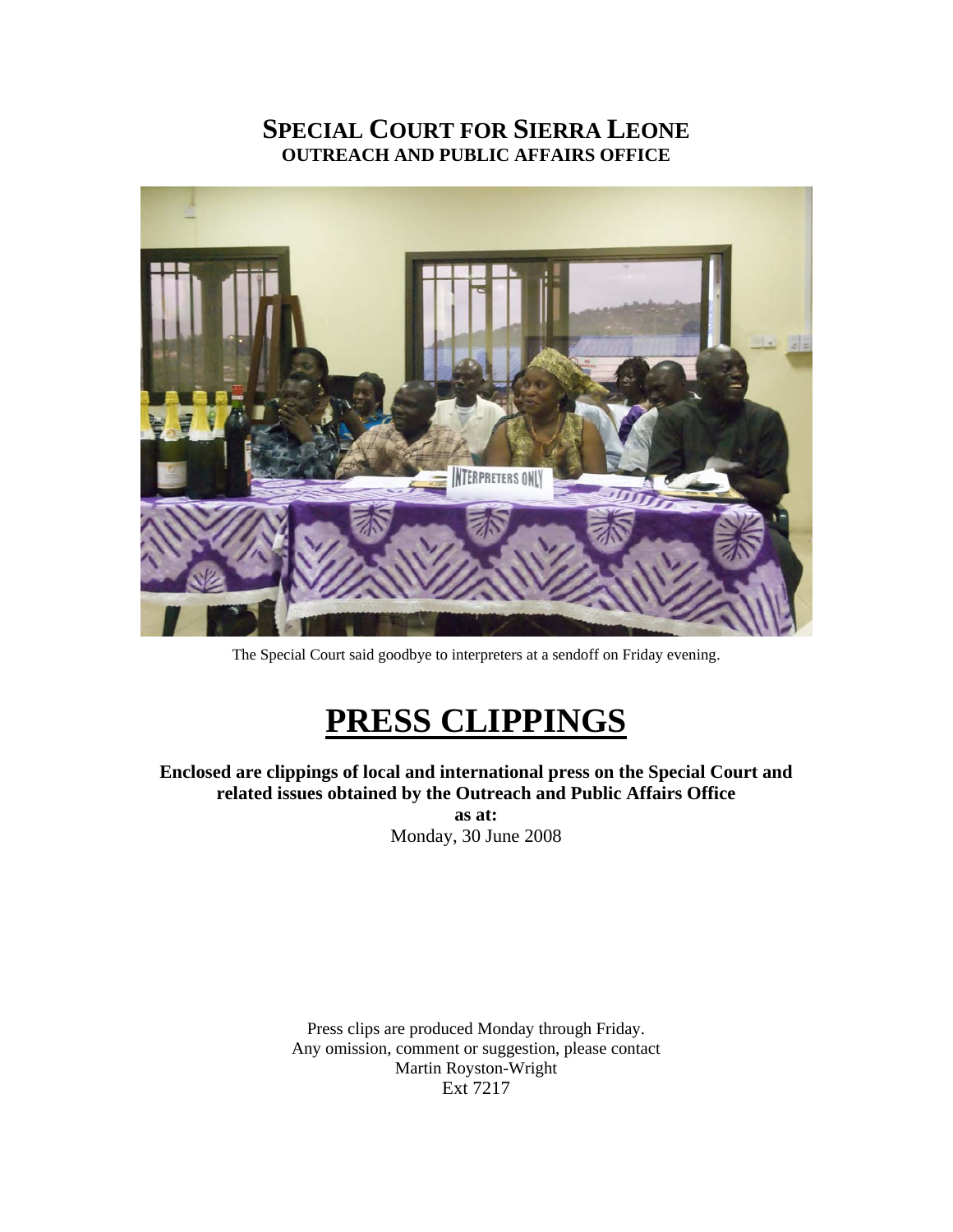| <b>Local News</b>                                                       |               |
|-------------------------------------------------------------------------|---------------|
| Human Rights Report Says Conditions in Prisons Terrible / Awoko         | Page 3        |
| Sierra Leone Marks UN Day Against Torture / Cotton Tree News            | Page 4        |
| <b>International News</b>                                               |               |
| UNMIL Public Information Office Complete Media Summaries / UNMIL        | Pages 5-6     |
| Zim Running Guns for Africa / The Zimbabwean                            | Pages 7-9     |
| UN-Backed Tribunal Trying Khmer Rouge Leaders Calls for More Funds / UN | Page 10       |
| Khmer Rouge Appeal Case to Test Limits of International Law / AFP       | Pages $11-12$ |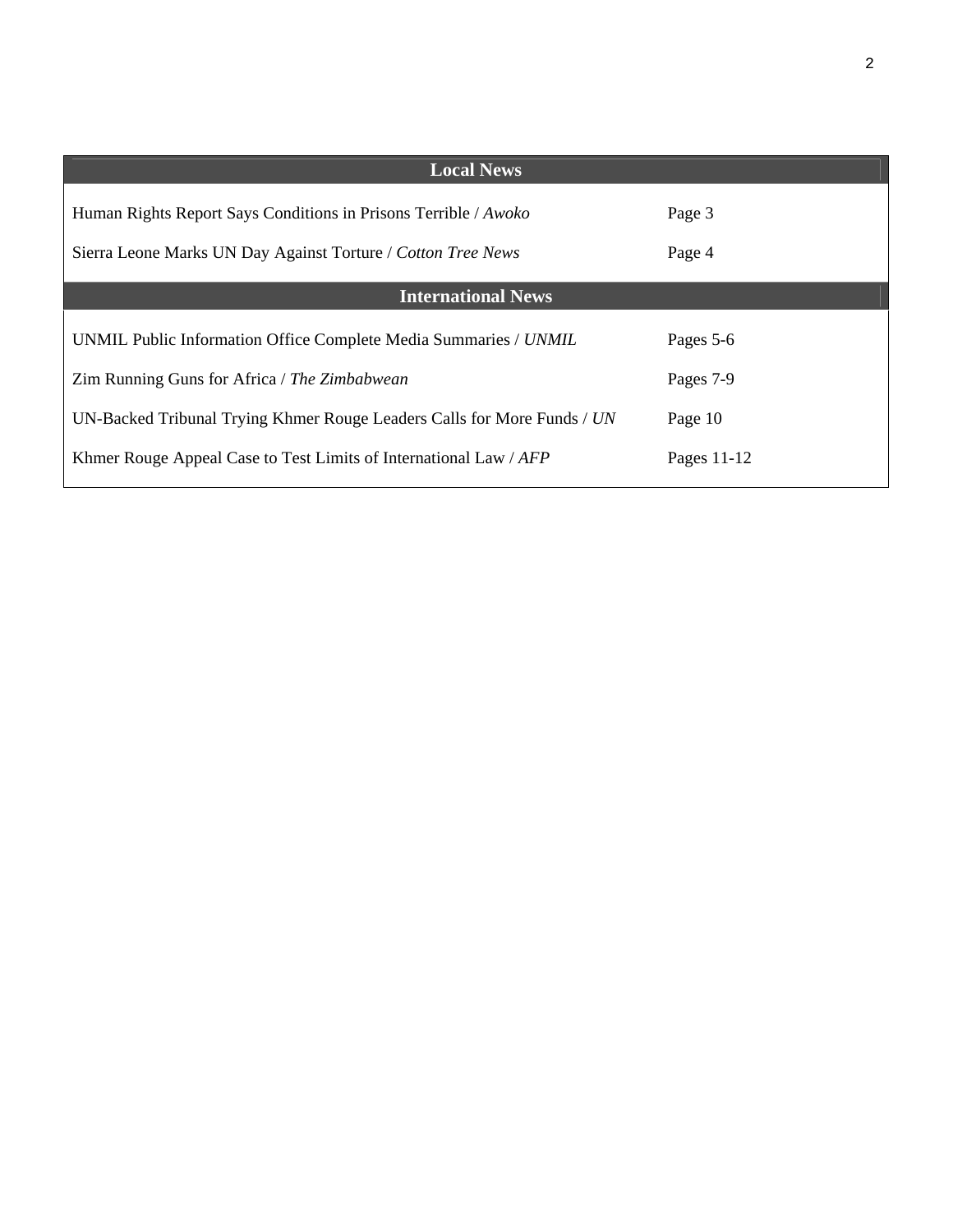Awoko Monday, 30 June 2008

# **Human Rights Reports says** conditions in prisons terrible that "The HRCSL found that

**By Ishmael Bayoh** the first ever report ٢ of the Human Rights Commission (HRCSL) of Sierra Leone for 2007 has described conditions in the prisons all over the country as appalling.

The report stated that conditions in prisons and other detention centers throughout the country were over crowded and facilities grossly inadequate as prisoners lived in squalid which was built for a unsanitary conditions. Compounding the problem further, the report stated were the understaffed and poorly paid prison officers citing instances in Kono and Pujehun where prison officers went for 3 to 4 months without pay.

"To supplement the meager salaries prison officers interfered with the food and exposed the prisoners to excessive quoted a UNDP report.

labour for their own benefit" the report noted It further added that "a UNIOSIL assessment of prisons conditions concluded that corporal punishment, solitary confinement, reduction in diet and lack of exercise were routine disciplinary measures" used in the Prisons.

An estimated 1,161 prisoners were held in the Pademba road prisons, capacity of less than 350 prisoners. In one of their visits to the prison, the report states they found 3 prisoners in a solitary cell sleeping on the bare floor as a disciplinary measure and when they enquired they were told by the prisoners that they have been there for a number of days.

The HRCSL report also

which mentioned that twenty prisoners died during the year as a result of acute malnutrition, lack of hygienic conditions, malaria and heart failure.

"The above conditions are in violation of the prisons Act 1960 and the standard Minimum Rules for the Treatment of Prisoners' the report maintained adding remand inmates constituted the highest number of detainees and prisons continue to hold pre-trial detainees with convicted prisoners". The report also noted that juvenile offenders were detained with adult prisoners and the detention facilities for juveniles in Freetown were in decay until its recent rehabilitation by the **Justice Sector Development** Project and detainees in such centers were poorly fed, lacked vocational training, proper supervision and access to prison rules. They shockingly noted that with the very limited available resources, there were striking imbalances in the provision of services and facilities for women in prison as against those for men.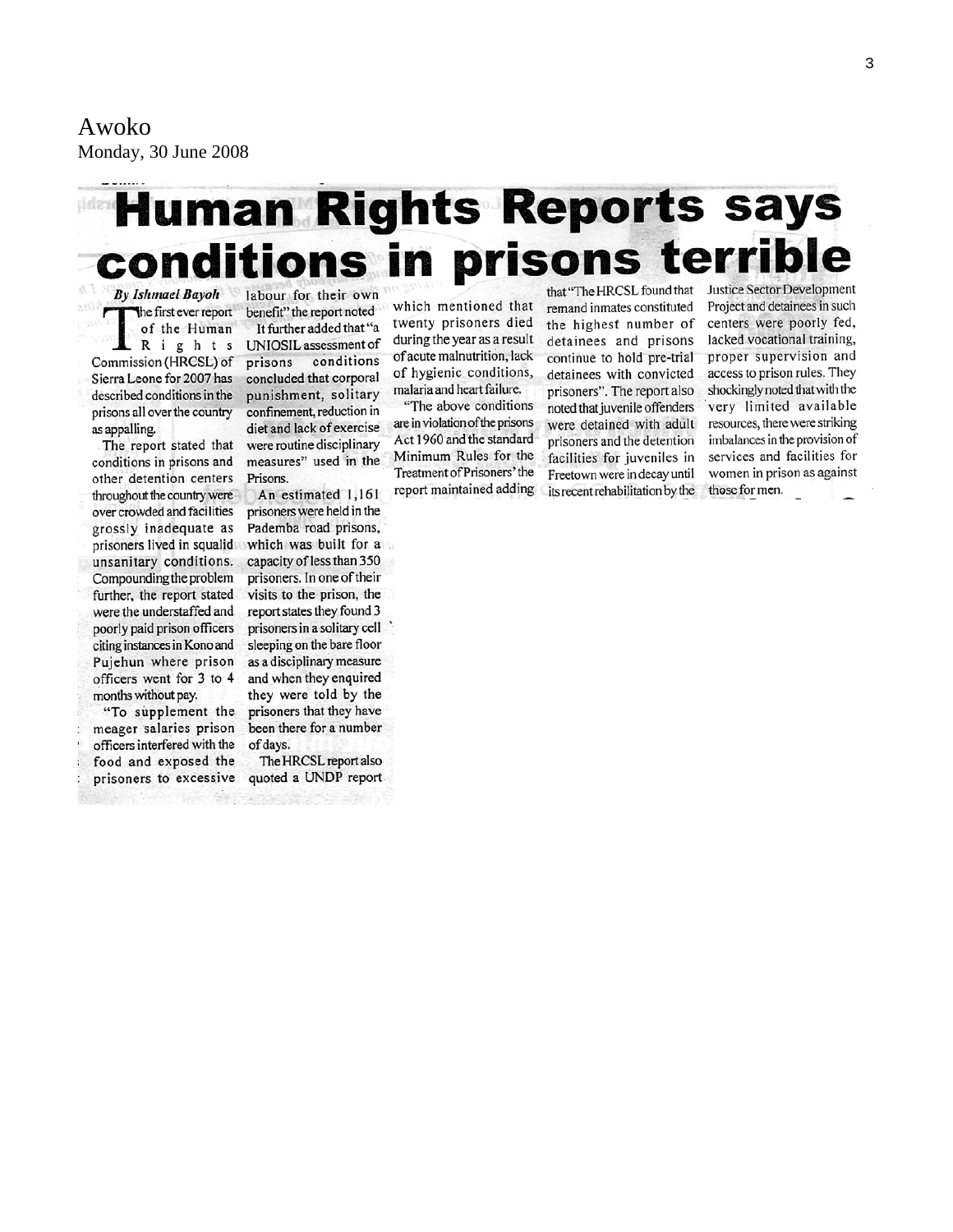## Cotton Tree News Friday, 27 June 2008

#### **Sierra Leone marks UN Day against Torture**

#### Written by Zainu Bassie

United Nations Integrated Office in Sierra Leone in collaboration with the Freetown Human Right Committee recently commemorated the UN Day against Torture. Sulaiman Jabbati, Acting Chairman for the Freetown Human Right Committee said Sierra Leone was among the one hundred and forty five countries that were signatories to the Convention against Torture. Mr. Jabbati said in 1999, Sierra Leone ranked top among countries with record of Torture in the world. Kailahun District also observed the World Day against Torture in the town of Pendembu. Mohamed F. Moray, a psychosocial counsellor defined torture as an act in which people inflict severe pain or suffering whether physical or mental on others for the purposes of obtaining information or extracting confession. He encouraged every Sierra Leonean to be tolerant to one another for the betterment of the country.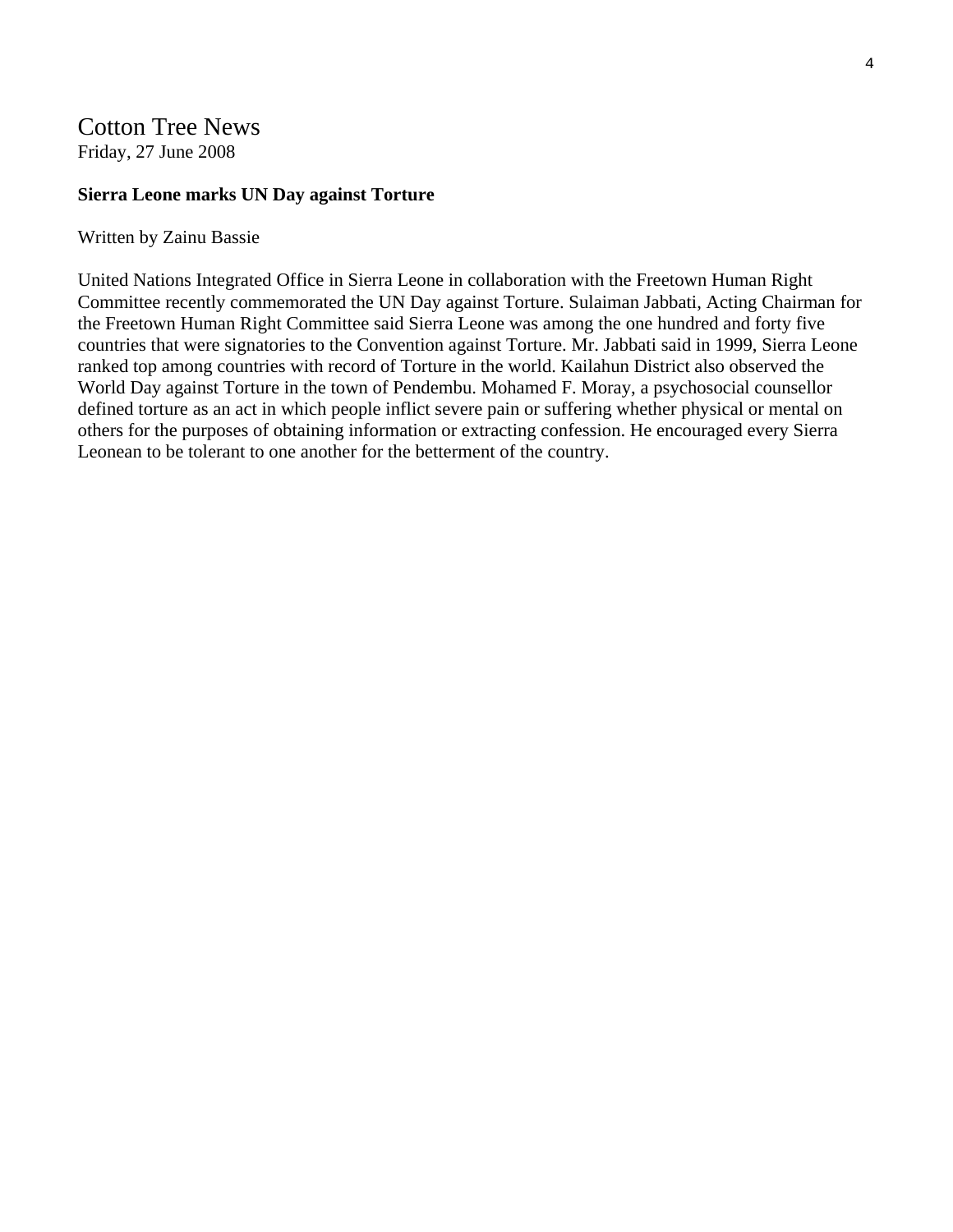

United Nations Mission in Liberia (UNMIL)

### **UNMIL Public Information Office Complete Media Summaries 27 June 2008**

*[The media summaries and press clips do not necessarily represent the views of UNMIL.]* 

#### **Newspaper Summary**

**Liberia's Poverty Reduction Forum Kicks off – Germany announces Debt Cancelation** 

(*The Inquirer, Daily Observer, The Informer, Heritage, The Analyst, The News, New Democrat)* 

• A range of newspaper articles said the German government pledged substantial funding to Liberian infrastructure projects Thursday at the start of a two-day visit by President Ellen Johnson Sirleaf to Berlin. Germany is cancelling over US\$400 million dollars in bilateral debt Liberia owes the country. The German's pledge was in response to a request by President Sirleaf for additional funding to help the country rehabilitate its damaged infrastructure including roads and the ports, which she said remain seriously underfunded.

#### **President Sirleaf Welcomes U.S. Peace Corps Return**

(The New Liberia)

- President Ellen Johnson Sirleaf has welcomed the return of the American Peace Corps Volunteers Program. The Program, which operated in Liberia from 1962 to 1990, will recommence in September 2008.
- According to a dispatch from the Peace Corps Press Office in the United States of America, the return was made possible during a meeting held between Presidents George W. Bush and Ellen Johnson Sirleaf in October 2007. President Johnson Sirleaf has expressed the hope that the overall focus of the volunteers must be education. The dispatch further disclosed that the return of the Peace Corps Volunteers is based on the period of peace in Liberia.
- The Liberian leader has also commended the United States government's decision to re-open the Peace Corps Volunteers Program in Liberia. The President added that the Program in the past was involved in every facet of Liberia's development efforts, including education, health, agriculture and rural development.

## **Radio Summary**

#### **Star Radio** *(News culled today from website at 8:35 am)*  **UNMIL and Government 'Stop Rape' Campaign Gains Momentum**

- Anti-rape campaigners including the Government and UNMIL are continuing with a national crusade to combat rape, with a particular focus on stopping the act across the country. The collaboration will this Saturday stage a concert at the country's main sports stadium involving top Liberian and West African musicians, using songs to stop rape.
- A number of radio stations acknowledged that UNMIL and the government have been engaged in massive educational efforts – using jingles, printed materials, theatre and signage - to enhance an adequate understanding and retention of the information on the danger of rape. "Rape is evil and we must depart from this evil; we must be able to put rape behind us, it is an act of war therefore no civilize nation like Liberia should allow such act," Deputy Information Minister Gabriel Williams said at UNMIL's press briefing Wednesday.
- Incidents of rape are increasingly high across the country with continuing public recommendation for the establishment of a fast track court to prosecute rape cases. According to Minister Williams, 196 cases of rape were reported between January to February 2006, of which 17 of the victims were infants or under five years.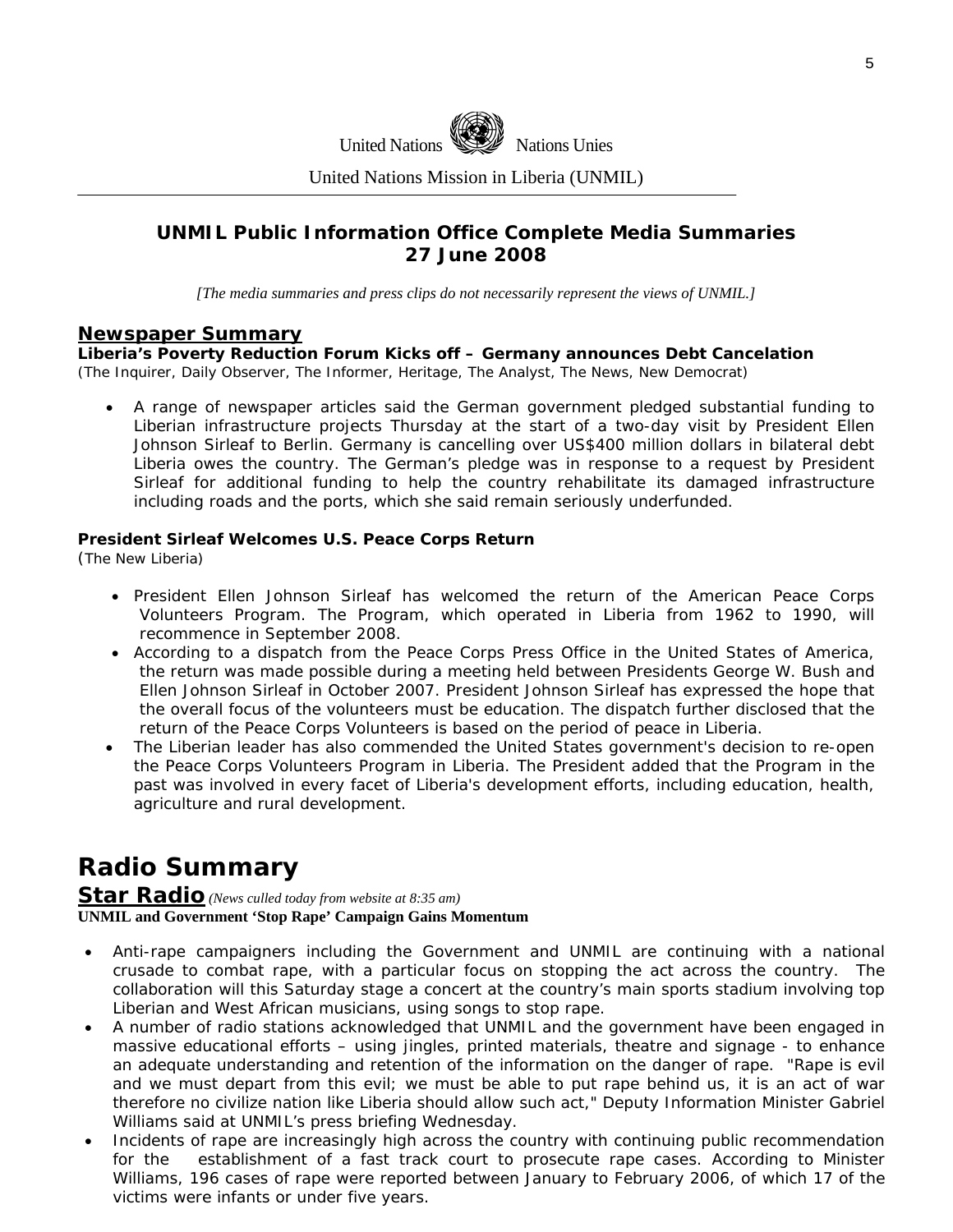• Women groups had previously perceived that despite the passage of a new rape law by the National Legislature, which was accompanied by a personal pledge from President Ellen Johnson-Sirleaf, rape prosecutions were progressing too slowly. While the media supports public view that the courts were supposedly slow in the trial of rape cases, it said that it was also wrong for community members to settle rape cases and other sex-related violence outside the judicial system. President Ellen Johnson-Sirleaf has promised to come down hard on rapists and end the cycle of sexual violence which had engulfed the country.

*(Also reported on ELBC, Sky FM, Love FM, Truth FM)* 

#### **"Embattled" CDC Chairman Says Party's Planned March Illegal**

• The embattled Chairman of the Opposition Congress For Democratic Change (CDC), Mr. Joshua Sackie has condemned the planned march of the party slated for today.

Mr. Sackie said any march not call by his "legally" recognized leadership is illegal and has no basis saying his leadership would be questioned if the march turned chaotic.

- According to him, organizers of the march do not have the right to call for such a march.
- The Assistant Secretary General of the party, Acarious Gray said despite the claim by Mr. Sackie, the walk for the party's 3<sup>rd</sup> anniversary would go ahead today as planned.

#### **Ministry of Public Works Begins Eviction of Unfinished Public Buildings Today**

- The Ministry of Public Works said it would begin the eviction of squatters from unfinished public buildings today.
- The Ministry named the New Health Ministry in Congo Town, Housing Bank and the Old Executive Mansion Building as target.
- In an interview, the Ministry's Public Relations Officer, Fasama Kollie said the demolition would also be carried out in the Dry Rice Market Community and behind the John F. Kennedy Hospital and said the residents of these area have already been forewarned.

*(Also reported on Truth F.M. and ELBC)* 

#### **LEC Announces Increase In Tariff**

- Addressing a news conference in Monrovia, the Acting Managing Director of the Liberia Electricity Corporation (LEC) Joseph Mayah announced the corporation's plan to increase the cost of electric power effective July 1.
- Mr. Mayah said the increase in tariff was prompted by the sharp rise of fuel on the world market and that the new price structure would be determined after the entity signs an agreement with fuel importers in the country.
- The LEC currently charges 43 cents per kilowatt hour under its phase I emergency power programme.

#### *(Also reported on Truth F.M. and ELBC)*

#### **Liberia Civil Aviation Authority Launches Domestic Flight**

- The Liberia Civil Aviation Authority (LCAA) has introduced a post-war domestic air transport in the country.
- In an interview, the Director General of the LCAA, Richelieu Williams said the flying of domestic planes across the country would help to alleviate the transport problem in the country.
- LCAA identified one air line, Eulysian Airline to begin the process and said it would be in the country for a period of 3 months to study the market.

*(Also reported on Truth F.M. and ELBC)*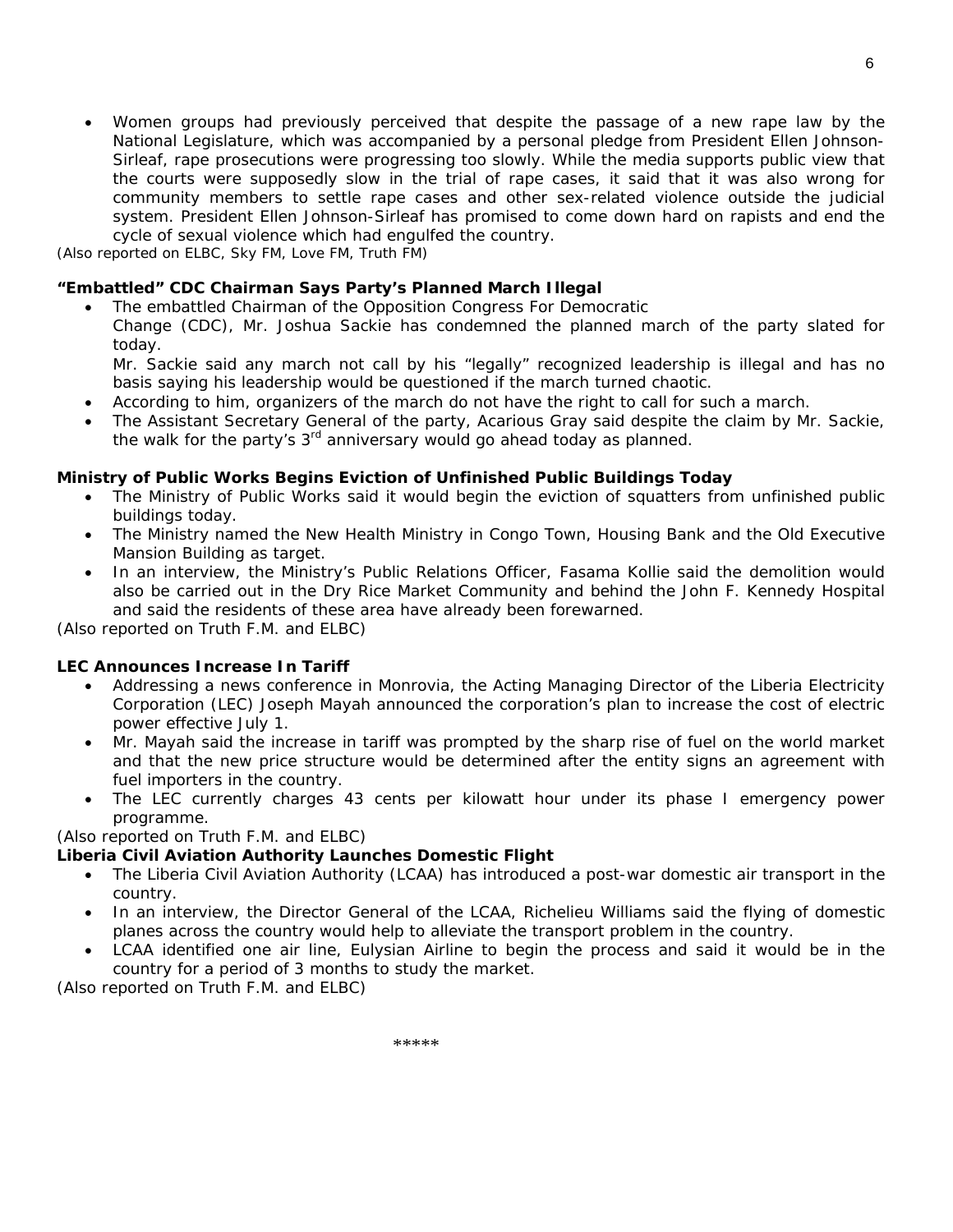## The Zimbabwean

Sunday, 29 June 2008

### **Zim running guns for Africa**

Waldimar Pelser, City Press

ZIMBABWE has been part of an international gun-running network that supplied Liberian warlord Charles Taylor and other rogue goverments with arms for war.

Robert Mugabe's Zimbabwe may still be a prime gateway for illegal weapons sales in Africa and beyond, a source close to a United Nations (UN) investigation into Zimbabwe's arms deals said this week. Bank statements obtained by City Press show that Zimbabwe's state arms firm, Zimbabwe Defence Industries (ZDI), dealt directly with a Ukrainian mafia kingpin who was a prime weapons pusher to Taylor. Taylor is currently facing a war crimes trial in The Hague.

The same documents show kickbacks paid by weapons dealers to people in government and other individuals in Zanu-PF, and help to explain how high-ranking people have been able to sustain themselves despite international sanctions and a Western weapons ban on the troubled neighbouring state.

As late as last week, United Nations investigators were in Harare fleshing out the role of the ZDI in laundering huge armaments shipments that fuelled civil war in Liberia and elsewhere, the source said. This has raised fears that the Chinese weapons shipments to Zimbabwe in April might have ended up in the hands of other African rebel groups, or governments who are barred by embargoes from legally buying arms.

Documents in possession of City Press show how senior Zanu-PF officials earned kickbacks worth millions of rands from an arms deal in 1999 with Leonid Minin, an Israeli national born in Ukraine who supplied Taylor with missiles, ammunition and assault rifles at the height of Liberia's civil war.

Unlike Zimbabwe, Liberia is subject to UN arms embargoes.

Arms brokers like Minin acted as middlemen, while companies like ZDI provided false end-user certificates for shipments to hide their final destination.

China is one of many weapons- producing countries which has resisted the secure marking of weapons. This means controllers cannot easily trace where weapons end up – including the three million rounds of AK-47 bullets on board the An Yue Jiang, chased from Durban harbour by dock workers on April 18.

"The Chinese arms might have gone to Eritrea or Somalia. You look at countries with embargoes. They would need another country to acquire weapons for them," said Joseph Dube from the International Action Network on Small Arms (Iansa). "Zim would acquire them and nobody would know. The ZDI played a big role in the supply even when they were not the end user."

Several experts said this week they believed part of the Chinese shipment had arrived in Zimbabwe by air from the Angolan capital, Luanda, on an undeclared flight which traffic controllers failed to pick up.

Human rights groups feared these weapons would be used against opposition supporters in the run-up to Friday's presidential election, but most injuries have been inflicted using "crude" weapons such as iron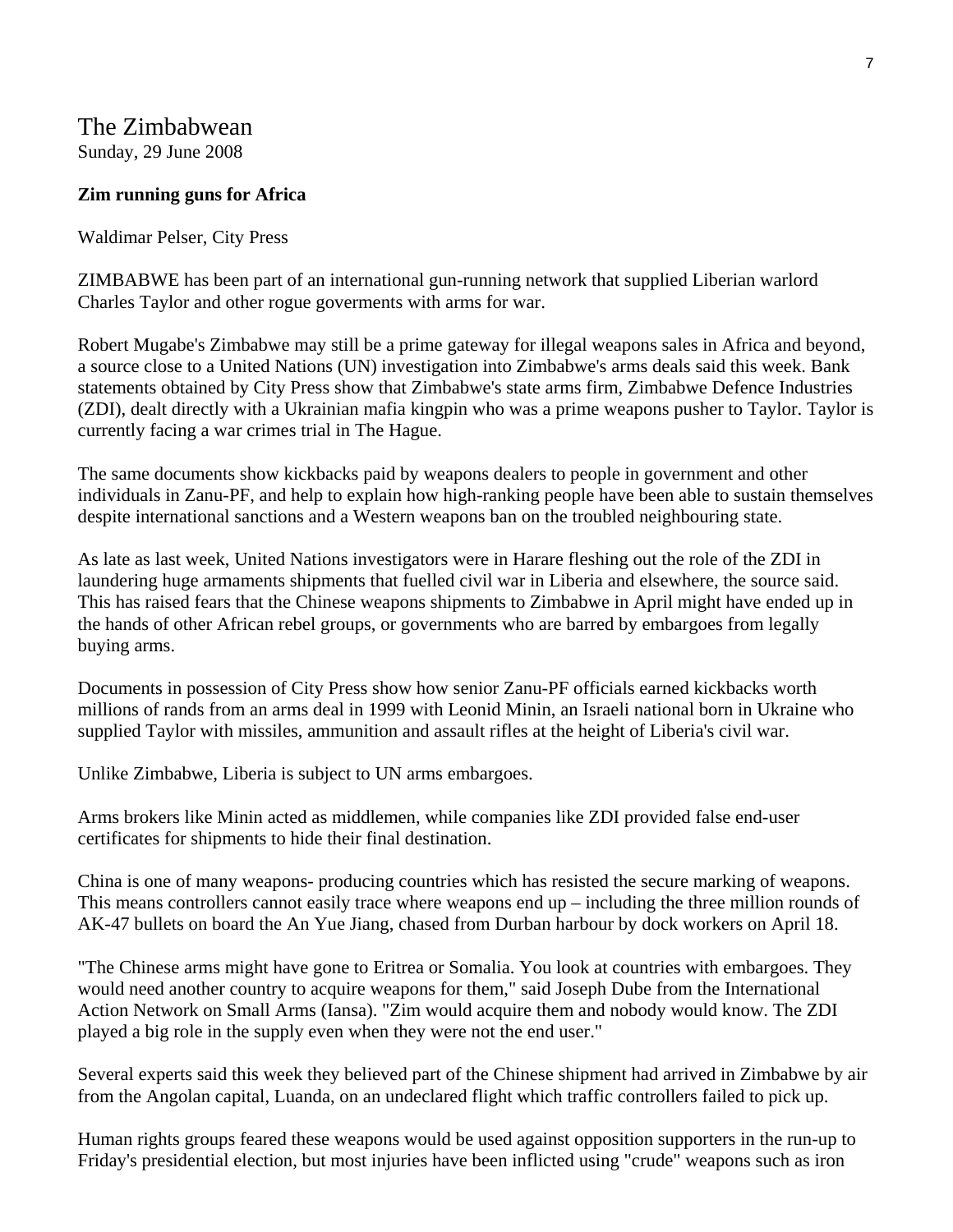bars and machetes, or having burning plastic drip all over the body, according to doctors at a Harare clinic.

"Victims are being forced to walk over burning grass," said a doctor who treats patients from all over Zimbabwe who fear public hospitals. She asked not to be named as the clinic's work might be stopped.

"The Chinese weapons have not been used in political violence in Zimbabwe," said Noel Stott, senior arms control researcher at the Institute for Security Studies (ISS) in Pretoria.

Dube said the China arms were either "being stashed" or had been sent elsewhere.

Zimbabwe's role as a conduit for weapons shipments to third countries dates back to at least 1999, but ZDI supplied the Sri Lankan military with weapons as early as 1997.

In one of the boldest arms heists in military history, 32 400 mortars which ZDI was providing to Sri Lanka were seized on the high seas on 11 July 1997 by the Tamil Tigers when they hijacked a ship sailing under the Liberian flag.

The heist happened after a briefcase belonging to Tshinga (TJ) Dube, chief of the ZDI, was stolen at a Rome airport three months earlier, containing details of the Sri Lanka shipment.

Dube told Australia's SBS radio ZDI's supplier for the arms was "an Israeli national". Two years later Dube would be in the middle of the Taylor arms deal – receiving kickbacks from Israeli national Minin.

According to an Amnesty International report in 2006, Minin received payment of \$460,000 from the Liberian government in March 1999 for two shipments of weapons, to Taylor in Monrovia and the Liberia-backed RUF in Sierra Leone.

The money was deposited into the Hungarian bank account of Engineering & Technical Company Ltd, which AI claims is a shell company used by Minin to launder arms and weapons payments.

The explosive Zimbabwe link lies in the bank account used by Liberia to pay for rebel arms. Bank statements show four payments between December 1998 and May 1999 from the same account to two key Zimbabweans – including TJ Dube.

The other was Zodwa Dabengwa, ex-wife of Dumiso Dabengwa, a former Zimbabwean military commander. Dabengwa belonged to Zanu-PF's decision-making body in 1998. He broke away from Zanu-PF to join former finance minister Simba Makoni ahead of the March 29 presidential poll, and later supported MDC leader Morgan Tsvangirai.

Days before the payments to Dube, which totalled more than R2,3 million, ZDI itself made payments of more than \$3 million (some R24 million) to Minin for weapons.

A source close to the UN said there was no indication the weapons actually reached Zimbabwe, and were instead channelled to Liberia. The AI report shows Minin delivered two weapons shipments to Liberia in March and July 1999 – just when the ZDI deals were being finalised.

Alex Yearsly, head of special projects at rights group Global Witness, said the link between Minin and the ZDI was "critical".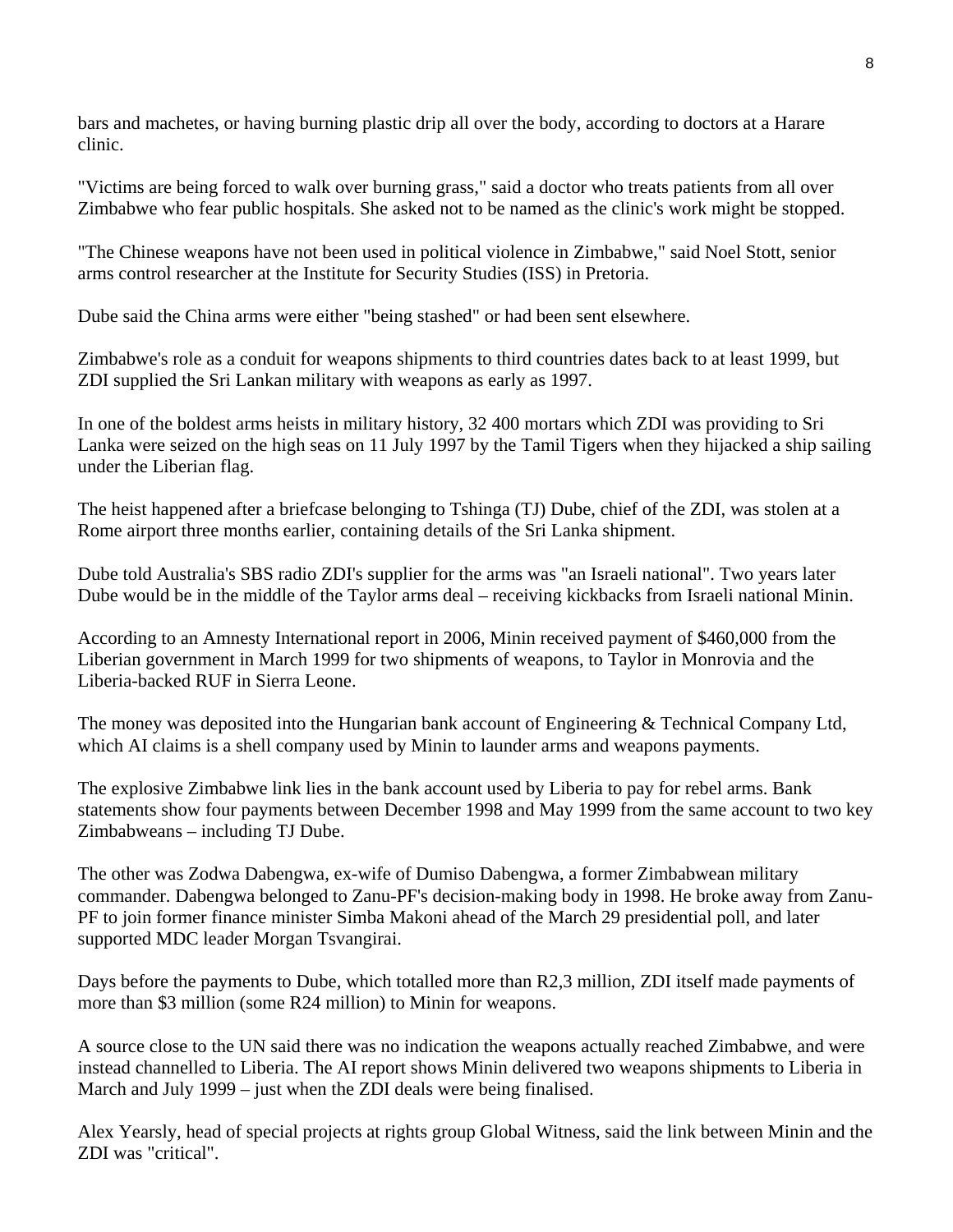"ZDI has been used by countless regimes from Sri Lanka to Liberia to get hold of weapons." He described the international community's resistance to tightening controls against gun-running through countries like Zimbabwe – which can legally buy on the world market – as a "scandal".

"It is not only China and Russia, but the UK and France. All have resisted attempts to regulate the trade." Calls intensified this week for an international arms embargo on Zimbabwe.

Zimbabwean ambassador to South Africa Simon Moyo, when asked to comment, said: "I know nothing about that". Attempts to reach the Chinese embassy yesterday were also unsuccessful. http://www.news24.com/City\_Press/News/0,,186-187\_2348810,00.html

#### BOX

Zimbabwe's deal with gun runner

IN 1998 and 1999, six transactions for weaponry and kickbacks to Zimbabwean officials passed through the Hungarian bank account of a company linked to Leonid Minin, one of the most notorious gun suppliers to Africa.

Bank statements in possession of City Press, and a 2006 report by Amnesty International, show that these transactions coincided exactly with Minin's alleged shipment of weapons to Liberia:

December 15 1998: Minin pays \$5 000 to Zodwa Dabengwa from a Hungarian bank account.

 March 8, 10 1999: John Enrique, Commissioner of Liberia's National Bureau of Immigration for Naturalisation, pays US\$463,470 into the same account.

 March 11 1999: A giant Antonov 124 leaves Ukraine with 68 tons of military equipment, including 3 000 AKM assault rifles and 1 million rounds of ammunition, destined for Burkina Faso and then Liberia.

April 22 1999: ZDI pays US\$1,383,150 into Minin's account for weapons.

May 31 1999: ZDI deposits another \$2,103,150.

June 1 1999: Minin pays TJ Dube \$40 000 in suspected kickbacks for the weapons deal

June 16 1999: Another \$80 000 is paid to Dube

June 22 1999: A last installment of \$175,815 is paid to Dube.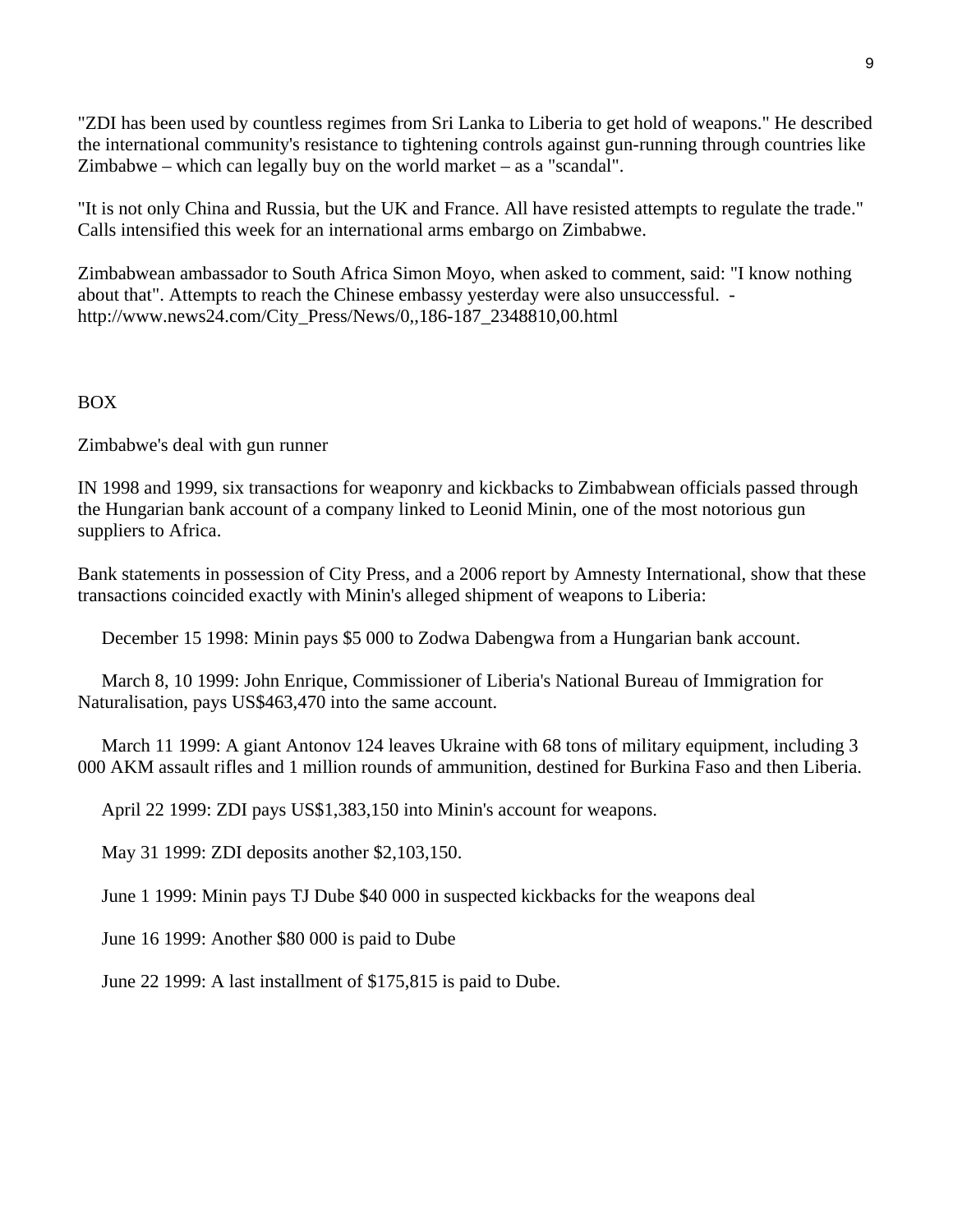## United Nations News Centre

Tuesday, 24 June 2008

## **UN-backed tribunal trying Khmer Rouge leaders calls for more funds**

24 June 2008 – The United Nations-backed tribunal trying Khmer Rouge leaders accused of mass killings and other crimes in Cambodia during the late 1970s, which is expected to soon hold its first trial, said today it needs more than \$40 million in funds to continue its work through the end of next year.

The Extraordinary Chambers in the Courts of Cambodia has a shortfall of \$43.7 million after pledges received so far, the ECCC said in a press release issued in Phnom Penh, the national capital and the seat of the tribunal.

This includes \$37.7 million for the UN component of the budget and \$6.1 million for the Cambodian component.

Last week a delegation from the tribunal held what it said were "productive discussions… in a most constructive atmosphere" in New York with the Group of Interested States about the ECCC budget through 2010. The talks, based on a revised budget, follow concerns expressed by donors after a draft budget was presented in January.

The statement said the donors had expressed strong support for the ECCC's work, illustrated by Japan's contribution last week of almost \$3 million to the Cambodian component of the budget and a commitment by the Cambodian Government of nearly \$1 million.

Briefing reporters in Phnom Penh, the Director of ECCC's Office of Administration Sean Visoth noted that a recent public survey indicated that Cambodians continue to give their strong support to the work of the tribunal.

"One of the principal reasons for establishing the hybrid model we are following in Cambodia was to hold the trials in a context that is close to the people, offering them the opportunity to visit the court, sit in the public gallery which holds 500 people, and watch the process broadcast live on radio and television throughout the country," he said.

Under an agreement signed by the UN and Cambodia, the ECCC was set up as an independent court using a mixture of Cambodian staff and judges and foreign personnel. It is designated to try those deemed most responsible for crimes and serious violations of Cambodian and international law between 17 April 1975 and 6 January 1979.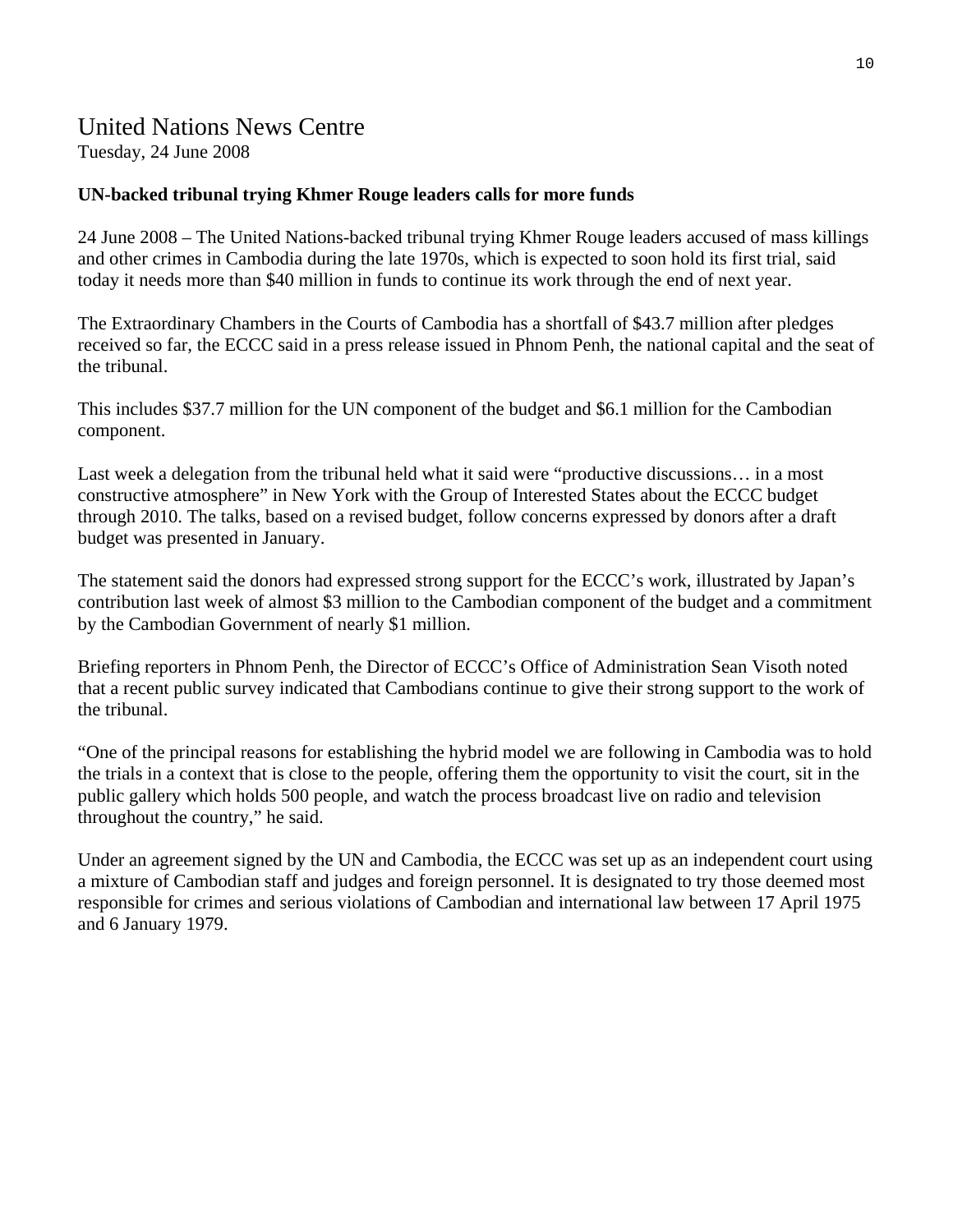## Agence France-Presse

Monday, 30 June 2008

### **Khmer Rouge appeal case to test limits of international law**

PHNOM PENH (AFP) — The first big test of the UN-backed Cambodian genocide court begins on Monday when a former Khmer Rouge foreign minister is scheduled to appear in court to appeal against his detention.

Ieng Sary, 82, is one of five top regime cadres currently detained for crimes allegedly committed during the Khmer Rouge's 1975-79 rule over Cambodia.

He has been charged with war crimes and crimes against humanity and is expected to face trial within the next year.

But his lawyers say that Ieng Sary was absolved of any crimes after he surrendered to the government in 1996, when he received a royal pardon for an earlier genocide conviction.

That conviction was handed down in a 1979 trial in absentia conducted by the government installed after Vietnam occupied the country and ended the Khmer Rouge's bloody reign.

"The court will have to decide whether the amnesty is valid or not. Maybe they will have a conflict between Cambodia's constitution and international norms," said Sok Samoueun, head of the Cambodian Defenders Project (CDP).

Deciding whether nationally granted amnesties apply to international trials is a significant area of contention that has been raised in the Sierra Leone war crimes trial and the International Criminal Court, said Rupert Skillbeck, head of the Khmer Rouge tribunal's defence office.

"Amnesty is one of the areas of international criminal law where law and politics collide. But the (Khmer Rouge trial) judges will have to judge it as a legal question to be decided," Skillbeck said.

"It's one of the most significant legal questions for this tribunal to answer and an important question in international criminal law in general," he added.

At Monday's hearing, Ieng Sary's lawyers will seek to have him freed on bail, and are expected to argue later in the week that the charges should be dropped because his amnesty still holds.

As the top Khmer Rouge diplomat, Ieng Sary was frequently the only point of contact between Cambodia's secretive communist rulers and the outside world.

He was also one of the biggest public supporters of the regime's mass purges, researchers say.

"He came as close as any senior (Khmer Rouge) official in power ever did to describing publicly... the policy of executing", said Stephen Heder and Brian Tittemore in their book "Seven Candidates for Prosecution: Accountability for the Crimes of the Khmer Rouge."

Up to two million people died of starvation and overwork, or were executed, as the Khmer Rouge set about dismantling modern Cambodia after seizing control of the country.